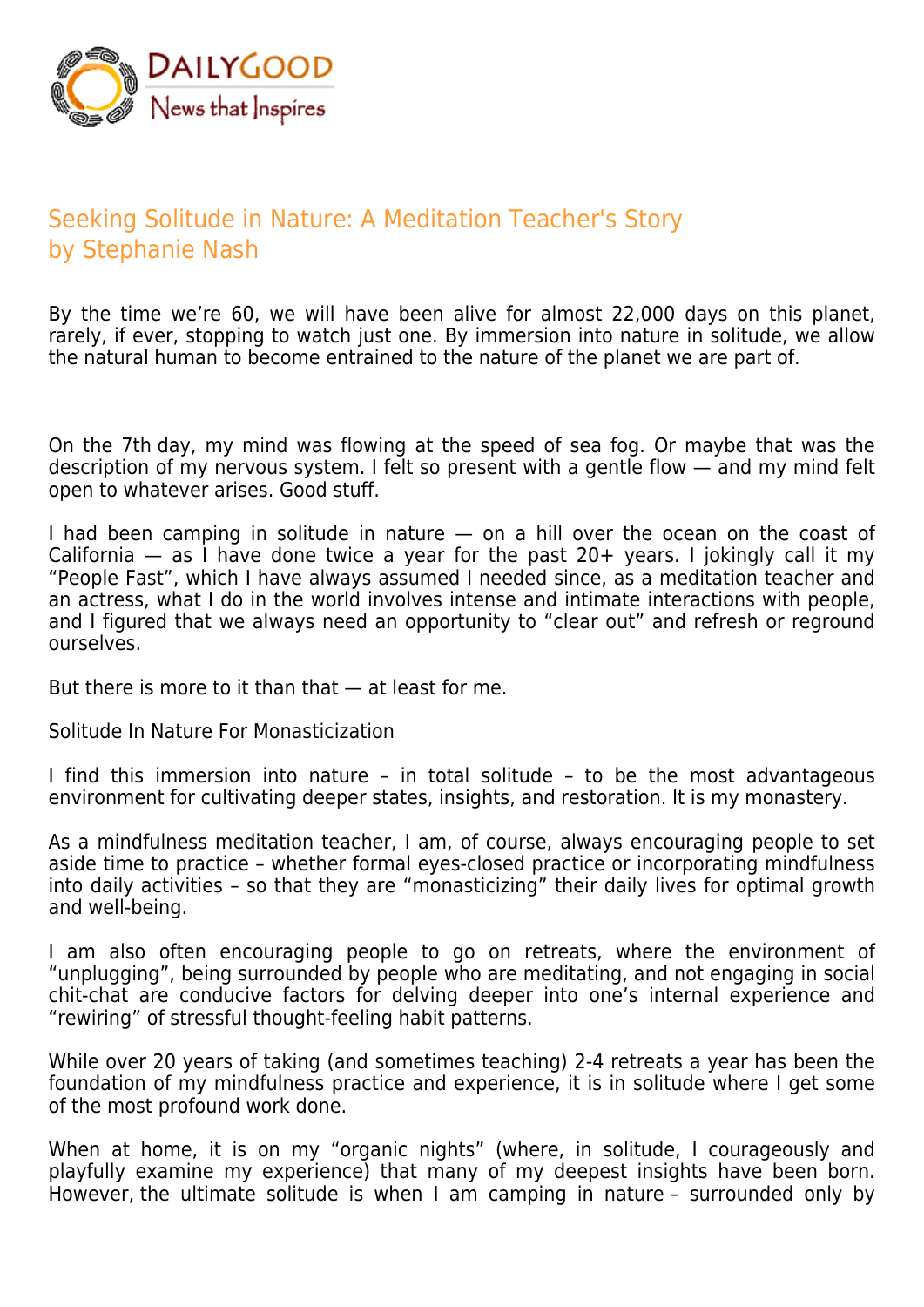plants, animals, earth, sky, and water. This is when I experience that my environment meditates me.

When Nature Unveils Itself

I have been coming to this same spot on the hill over the ocean now for many years (at least twice a year for 5-12 days each time) and I know it intimately. Yet every time I've come, my experience with weather, animals, and nature has been different and is always perfect – whether I have stunning sunsets over the ocean, am pelted with rain, freezing and huddled over some hot tea, or surrounded by sea fog the whole time with no sense of anything else existing.

Many years ago, I did a Native American vision quest. This is a sacred ceremony where one stays alone in nature without stepping outside of their site (which is an approximately 6'x6' square space) for four days with no food, no water, no tent, and no fire – with the idea that one is praying for a vision or dream.

I discovered then that sitting still and not moving when alone in nature – and especially without food – changes my relationship to animals in a wonderful way. Usually, animals just want to know if you have food or are looking to harm them, and when they ascertain neither is the case, you become to them just a big animal who happens to have made a nest in the middle of their world and they just go about their business. I love that. I love sitting in stillness as animals move around me.

So after that vision quest, I stopped hiking during my own solo camping retreats in nature – just to appreciate what is unveiled when I "park" and open to the world around me. There is great power in that stillness. It makes me feel so connected to the earth. Special Encounters With Animals

The special relationship to the animal kingdom is part of this natural monastery. I have endless stories of animal encounters. Today I will share three of them:

This past solo retreat, from which I just returned, gave me the experience of a family of quails – dad leading the way, followed by mom and two babies – who would come within 3-4 feet of where I was sitting (in total stillness) and graze around me as if I was not there.

One year a family of raccoons unzipped my tent in the night and made their way inside. I awoke to three large raccoons inside my tent and one was sitting on my legs in my sleeping bag! (And, yes, that was back when I was bringing more food than I do these days.) It was alarming but afterward, I found it amusing.

Last year, I had two young bucks come up the hill in front of me. First I saw antlers, then they came closer (to within 25 feet) and at one point they both turned and looked at me (again, I was totally still). They turned to each other and locked horns – pushing each other back and forth the way two brothers might do in play. (And, yes, I slowly reached for my camera and caught the last 60 seconds of this play on video). What I especially enjoyed, and caught on camera, was them just deciding to stop with the antler pushing, turning to look at me (almost as if to say, "You saw that, right?") and then returning to grazing, as if no such show just took place.

I do incorporate meditation strategies and techniques into my experience of solitude in nature, but only as suggestions, sometimes playful exercises, or momentary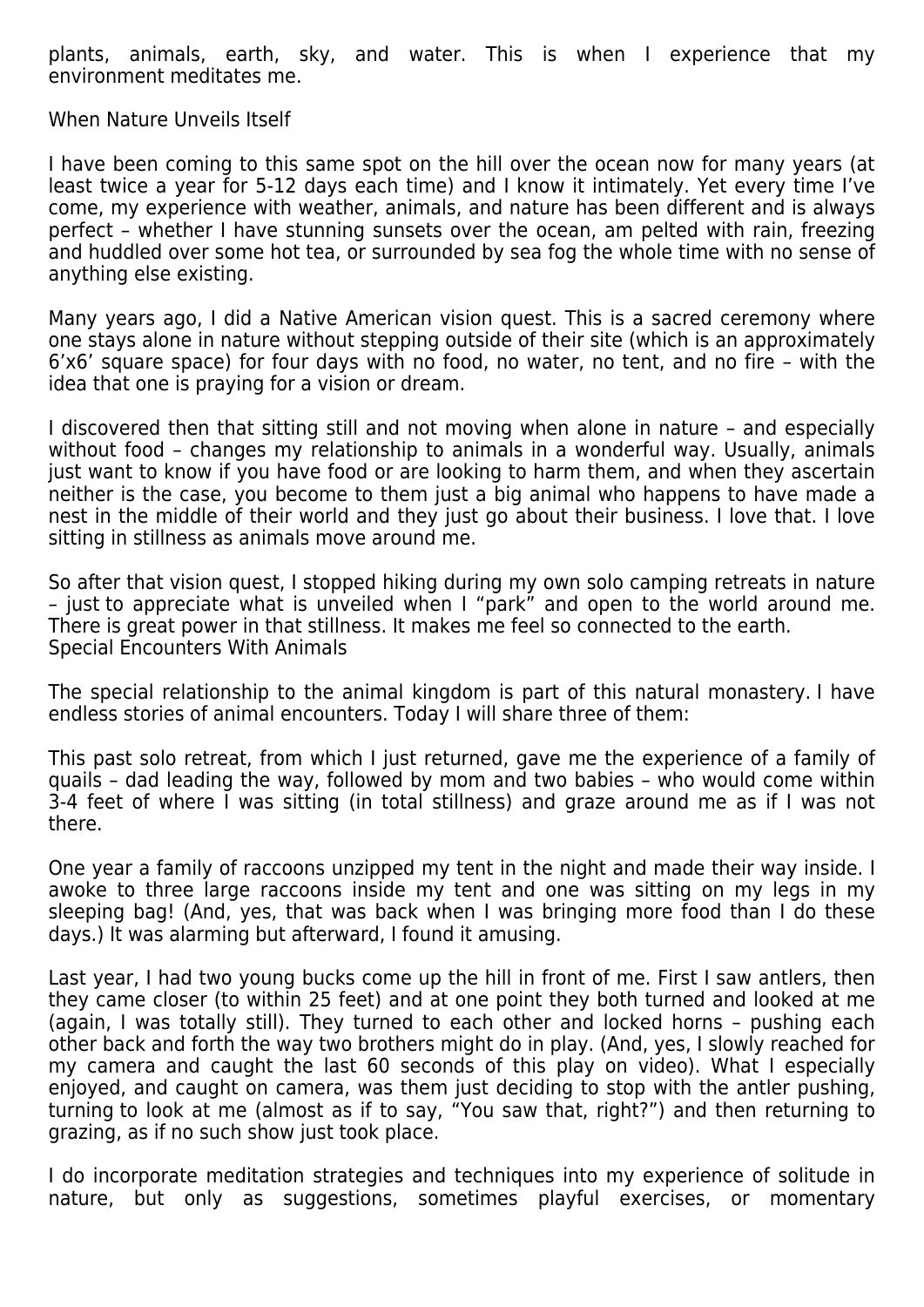considerations.

I rarely do eyes-closed formal practice when I'm in this particular monastery. I want to take advantage of the view that is being offered, and the lack of conversation to free up mental space to tune into what is happening in each moment. Self-Inquiry Practice

For example, when setting up camp and making one of the 4-5 trips up the steep hill to my site from my car, pulling a little cart behind me (which is loaded with my camping gear, water, and other essentials), I find myself looking at the dirt trail beneath my feet since in order for me to pull the cart I need to lean forward.

The practice that I habitually do during this is a self-inquiry one: I look at the dirt, feel my body pulling the cart, and ask, who/what is pulling? Who/what is seeing? Who/what is feeling this? Because I've logged in years of doing this, within a few moments, my experience shifts to simply noticing this activity of pulling, seeing, hearing, and feeling. It is simply an activity happening with no "I" or attachment. I am not a person pulling a cart — pulling, feeling, seeing, and hearing is just happening. I am witnessing it. I experience great freedom and ease in this.

To Be In Ceremony

This self-inquiry practice is a sort of "setting up camp ceremony" that I naturally fall into. Being "in ceremony" — it is something that strengthens my commitment to and benefits from this ritual of solitude in nature.

From the moment I am packing to come  $-$  including the drive up, the schlep up the hill, the set up of my campsite, to my unpacking and leaving  $-1$  consider myself to be "in ceremony."

Through my commitment to this period as being for inner evolution, I am creating a sacred environment in which a kind of growth beyond my conceptual mind can happen. In The Eye Of The Hurricane

While I do very little formal practice during my retreat to solitude in nature, I will "play" with mindfulness techniques and strategies - or even just experiment with my perception. Sometimes this is simply a playful experiment in reframing my experience. At other times it's a commitment to investigating the very nature of my experience.

Several years ago, I remember a favorite meditation experience at this special place. I lay in my tent one night, bundled in two sleeping bags, feeling quite safe and warm as the wind outside started to pick up. I felt so still and peaceful that I meditated on the stillness – of my body, thoughts, and feelings. I had parked my tent under a huge eucalyptus tree and when the wind picked up, water from the ocean air that has condensed on the leaves, started to fall like rain. I looked up at the tent and around me as the wind increased to a dramatic degree — to the point where my tent started to rip apart above me. I continued my meditation on stillness.

I had just previously worked with a client who had been experiencing intense kriya movements during deep meditation, and I encouraged him to allow his attention to focus on the stillness (the "eye of the hurricane") inside the "hurricane" of the kriya movement. This had been quite powerful and helpful for him so that the kriyas didn't pull him up out of deeper meditative experiences (which had been his complaint.)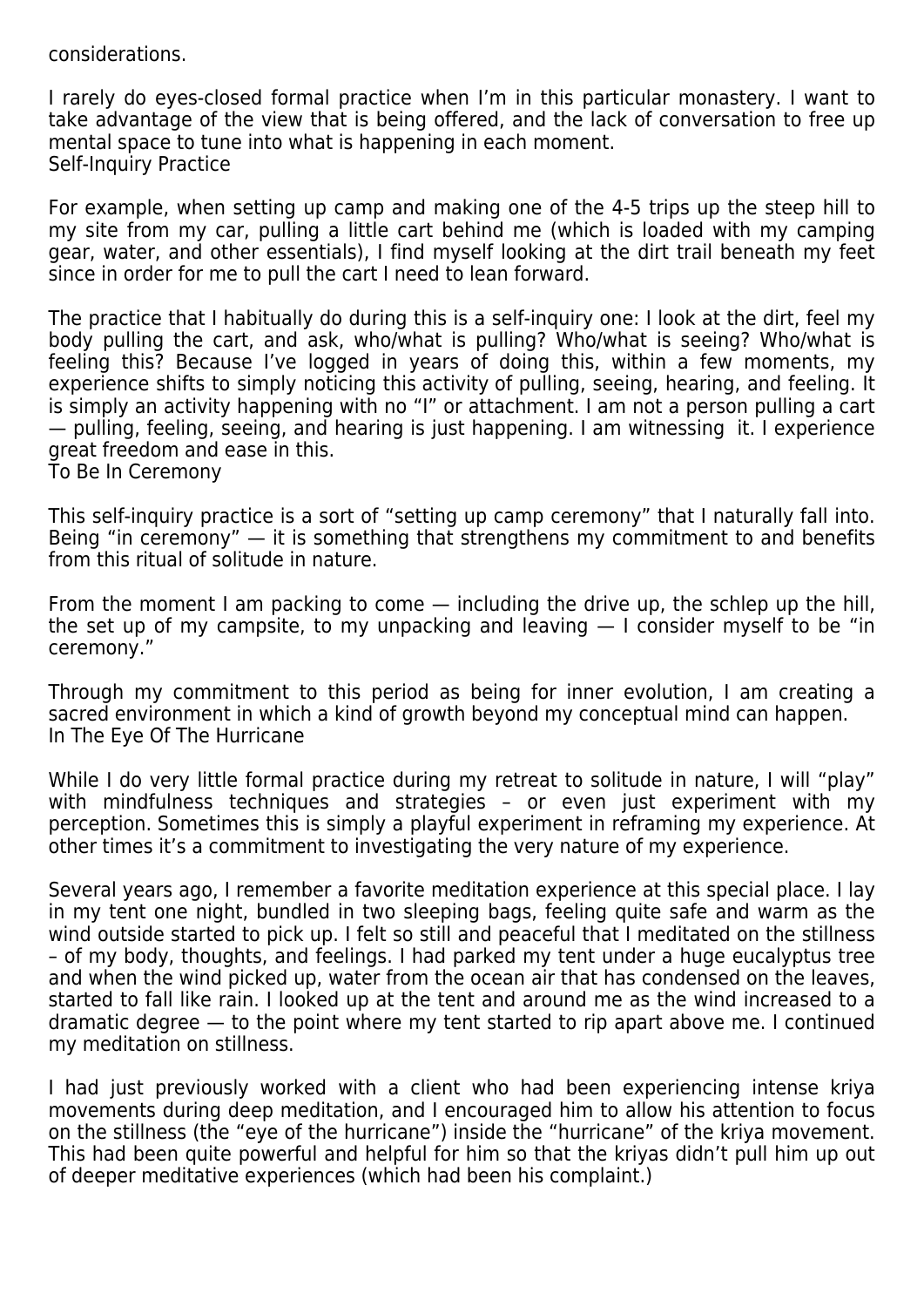My description to him was still fresh in my mind, and I found myself excited to get to practice delving into and appreciating stillness as my tent moved wildly around me and started to actually be ripped apart over me. It was a divine three-hour meditation until the wind died down and I ultimately went to sleep. (And yes, I patched up that old tent the next day and used that as an excuse to get a new one with a total net view of the world around me.)

Tuning Into The Flow Of Nature

My normal daily experience when I'm camping in this natural monastery is to tune into the visual and sonic movement or "flow" of the trees and grass-like vegetation in the wind, the sound of the ocean crashing into the coastline a half-mile down below the hill on which I'm perched, along with the sound of a distant foghorn and the sea lions barking in a distant cove. Birds are my constant companion – soothing and delighting me, and at night, sometimes I will hear packs of coyotes, at times coming quite close, which can be rather exciting.

When I'm outside my tent, my body feels the movement of air – which always has a cool-to-cold-to-icy quality, even if the sun is out and the day is hot, due to the unique weather pattern of the land I sit on.

It is these movements of what I see, hear, and feel that I give over to. This flow massages me and I become it – until there is only the flow. I am not consciously applying any technique here, although my years of being trained to notice and appreciate "flow" have helped it become something that happens naturally for me without any effort.

"When I experience that my environment meditates me"

This past retreat, from which I've just returned, was one where I had days surrounded by sea fog. Watching the fog come around through the canyon to my left and right – I started to become meditated by the movement of the fog. It's like when you watch clouds, except these clouds are 40 feet from you and you have more intimate contact with it all. And once the sea fog fills the canyon, it starts to get thicker – and come closer – and soon, there is no ability to detect movement at all in the fog. It becomes this thick stillness. And I have become absorbed.

That was what meditated me for much of this past camping adventure. On the third or fourth day, I had decided to notice any emotional sensations in the body from any thoughts about the past and future that might arise. (This is an exercise I often give my students and clients whenever their mind has wandered in meditation — to quickly look to see what emotional sensations are present from having thought that thought  $-$  before returning focus to whatever was the intended technique or object of meditation. This can yield insights as well as tremendous sensory clarity around our thought-feeling experience.)

In 2017, research from the Brighton and Sussex Medical School (BSMS) has shown that listening to nature sounds can actually affect our bodily systems and help us to relax. Discover hundreds of free nature sounds to set a serene atmosphere.

So, here on my solo retreat, I had been tuning into subtle places of "holding" in body and mind and inviting them to release. I decided at that time to simply be present with the world around me and notice emotional sensations of any thoughts that may arise.

Three hours had gone by when I realized I hadn't had any such thoughts. This was novel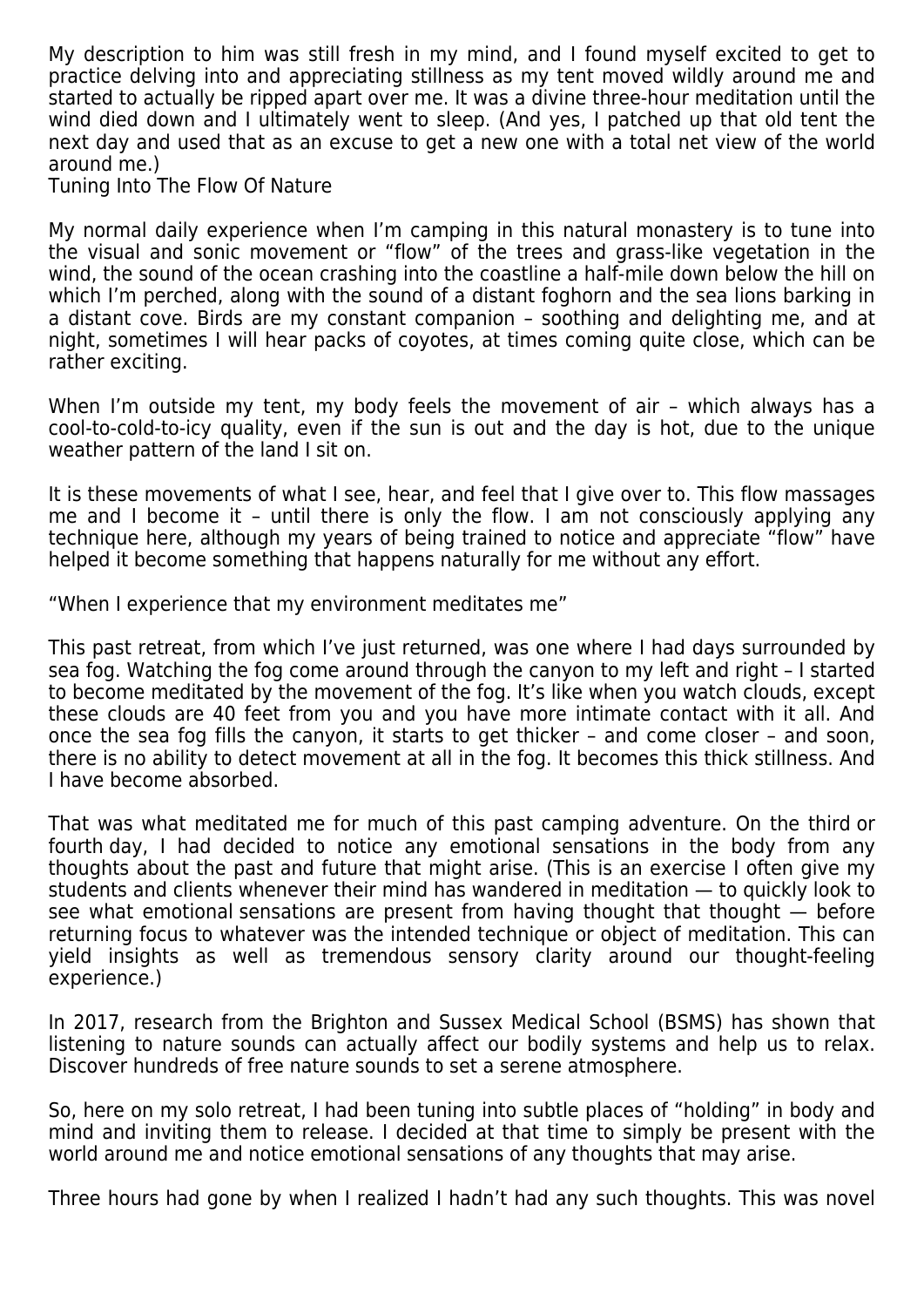even for me. I had been watching the sea fog and listening to the sound of the ocean that I could no longer see. In the fog, sounds become blanketed  $-$  yet the sounds share the same "room" and, thus, the sound of the sea, then, can echo off of the trees so it seems to come from all directions and seems more intimate as it is offered on a platter as the soundtrack of your experience in that moment.

It seemed my mind had become one with this outer sea fog experience of sight and sound and feeling. I let go of any mindfulness exercises and simply gave myself over to allowing nature to massage me, to entrain my being into a lovely grounded presence.

Solitude In Nature: A Gift Waiting To Be Experienced

People often ask me, when they find out I go alone into nature for such long periods of time, if I am scared – and also they want to know what I do. My typical response is that this is the safest womb I know – and I don't know exactly what I do, but it's all over in a flash. It seems I have just arrived and it's time to go. I think this is mostly because I (or the sense of an identity that is Stephanie) disappears for most of the time I'm there, and I simply merge with the movement and stillness and richness of the natural world around me – disappearing into it – and re-emerging as a restored, grounded, profoundly contented being (and usually not without totally cool insights.)

I tell this story of my personal experience in solitude in nature, to share how we can do our meditation practice – to cultivate core skills of concentration, sensory clarity, and equanimity to get insights into our nature and what we are – and we can also allow ourselves to be meditated. We can do that in any environment.

I have found that solitude provides a perfect environment for this to happen naturally. When taking away social interactions and relationships, we can "let go" of any identity of who we are in relationship to anyone and release any ordering principle of who we are, what we want, what has happened in the past — to simply be present.

When we add immersing ourselves in nature, we get an extra special treat: we allow the natural human to become entrained to the nature of the planet we are part of. We allow our rhythm to get in tune with the natural rhythm that we are biologically part of and the benefits of meditation to happen without having to make any effort to meditate.

I will always remember my teacher, Shinzen, saying "You can learn as much from easing up as you can from bearing down", which is a phrase I have repeated often to my students and clients – especially when I see them creating unnecessary tension from their efforting.

Start By Sitting In A Park

Now, what I do isn't everyone's cup of tea. Being in solitude in nature is scary for many people, so I write this to give you a taste of what's possible and to encourage you to go – even if just for ONE day – out alone into nature – just to see, hear and feel it.

And, at the least, you can, even if just for a few hours, find a place in a park nearby, sit under a tree and just tune into the tree, the plants, the birds, and allow yourself to be entrained – and let me know what you find – inside and out. It's a gift waiting to be experienced.